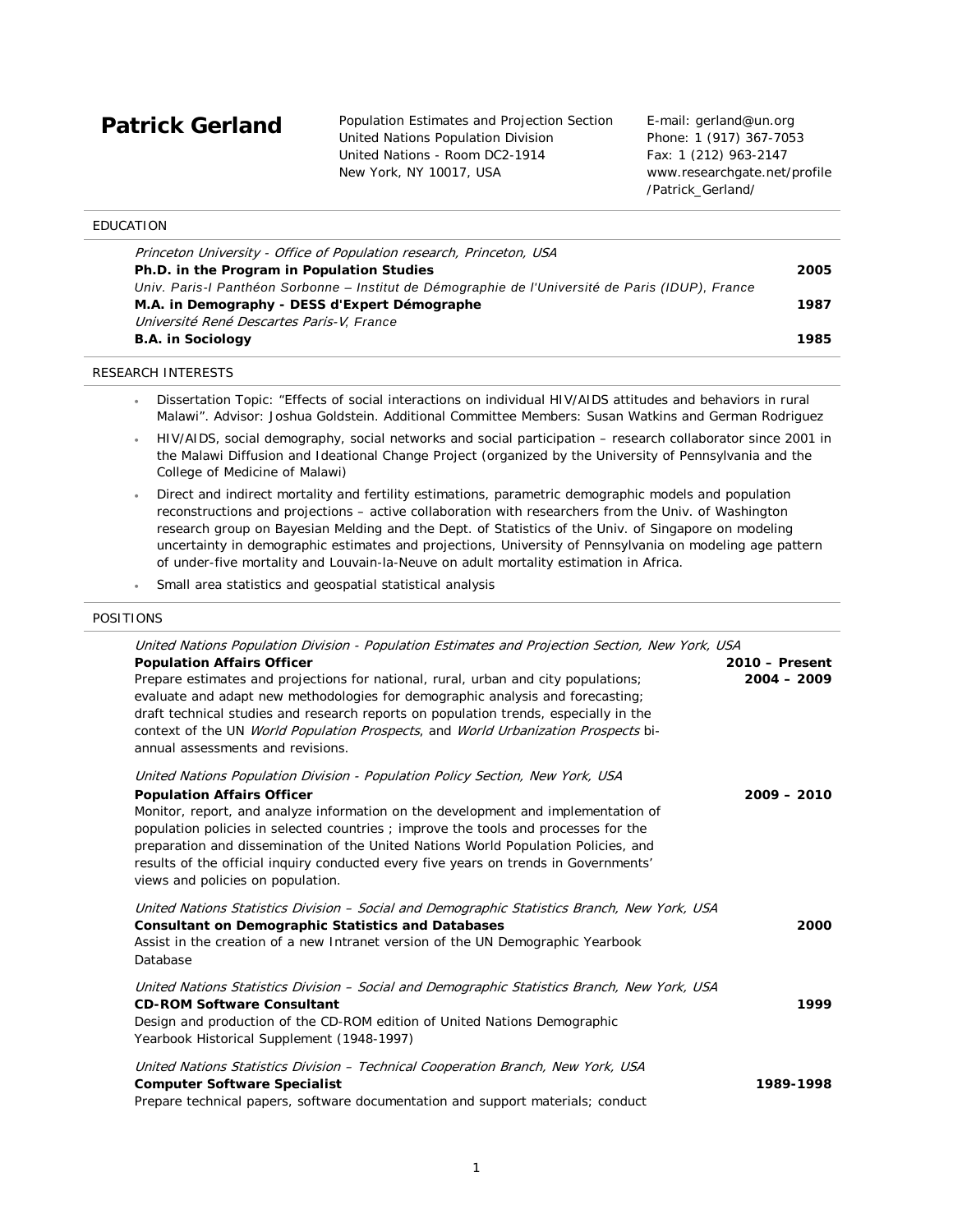training workshops and provide technical assistance on data collection and processing for census, surveys and civil registration, indirect demographic estimates, population projections, demographic software applications, development of population databases, and geographic information systems.

# BETURE-SETAME - IAURIF, Paris, France

# **Research Analyst**

Production of population projections and socio-economic and demographic studies for the Greater Paris regional urban development planning and research institute.

Statistics Canada - Demographic Division, Ottawa, Canada

#### **Consultant**

Development and evaluation of software and techniques for population projections, demographic simulations and parametric models for national and provincial projections of the Canadian population.

# PUBLICATIONS IN PEER-REVIEW JOURNALS

- Li, N., R. Lee, and P. Gerland (2013). "Extending the Lee-Carter Method to Model the Rotation of Age Patterns of Mortality Decline for Long-Term Projections". Demography, 50:2037–2051. doi:10.1007/s13524-013-0232-2
- Gu, D., P. Gerland, K. Andreev, N. Li, T. Spoorenberg, G. Heilig (2013). "Old Age Mortality in Eastern and South-Eastern Asia". *Demographic Research*, 29(38), 999-1038. doi: 10.4054/DemRes.2013.29.38
- Raftery, A. E., L. Alkema, and P. Gerland (2013). "Bayesian Population Projections for the United Nations". Statistical Science, in press. doi: http://www.epublications.org/ims/submission/index.php/STS/user/submissionFile/13954?confirm=bafd1514
- Raftery, A. E., J. E. Chunn, P. Gerland, and H. Ševčíková (2013). "Bayesian Probabilistic Projections of Life Expectancy for All Countries". Demography, 50(3), 777-801. doi: 10.1007/s13524-012-0193-x
- Wheldon, M. C., A. E. Raftery, S. J. Clark, and P. Gerland (2013). "Reconstructing Past Populations with Uncertainty from Fragmentary Data". Journal of the American Statistical Association, 108(501), 96-110. doi: 10.1080/01621459.2012.737729
- Raftery, A. E., N. Li, H. Ševčíková, P. Gerland, and G. K. Heilig (2012). "Bayesian probabilistic population projections for all countries". Proceedings of the National Academy of Sciences, 109(35), 13915-13921. doi: 10.1073/pnas.1211452109
- Guillot, M., P. Gerland, F. Pelletier, and A. Saabneh (2012). "Child Mortality Estimation: A Global Overview of Infant and Child Mortality Age Patterns in Light of New Empirical Data". PLoS Medecine, 9(8), e1001299. doi: 10.1371/journal.pmed.1001299
- Alkema, L., A. Raftery, P. Gerland, S.J. Clark, and Pelletier, F. (2012). "Estimating Trends in the Total Fertility Rate with Uncertainty Using Imperfect Data: Examples from West Africa." Demographic Research, 26(15):331-362. doi: 10.4054/DemRes.2012.26.15
- Dionne, K.Y., P. Gerland, S. Watkins (2011). "AIDS Exceptionalism: Another Constituency Heard From." AIDS and Behavior, 1-7 ; doi: 10.1007/s10461-011-0098-5
- Alkema, L., A.E. Raftery, P. Gerland, S.J. Clark, F. Pelletier, T. Buettner, and G. K. Heilig (2011). "Probabilistic Projections of the Total Fertility Rate for All Countries". Demography, 48, 815–839 ; doi: 10.1007/s13524-011- 0040-5
- Brown, T., L. Bao, A.E. Raftery, J.A. Salomon, R.F. Baggaley, J. Stover, and P. Gerland (2010). "Modelling HIV epidemics in the antiretroviral era: the UNAIDS Estimation and Projection package 2009. Sexually Transmitted Infections. October 2010, Volume 86, Supplement 2, pp. ii3-ii10; doi: 10.1136/sti.2010.044784 http://sti.bmj.com/content/86/Suppl\_2.
- Bongaarts, J., F. Pelletier, and P. Gerland. (2010). "How many more AIDS deaths?" Paper published in Lancet 375(9709):103-104. doi: 10.1016/S0140-6736(09)61756-6
- Weinreb, A., P. Gerland, and P. Fleming (2008). "Hotspots and Coldspots: Household and Village-level Variation in Orphanhood Prevalence in Rural Malawi". Demographic Research. Volume 19 - Article 32. 1217-1248. 15 Jul 2008. doi:10.4054/DemRes.2008.19.32.
- Gerland, P., D.M. Vu, S. Kohút and K. Irová (2000). "Applications of geographical and statistical databases for population activities: some strategies and experiences." The Journal of Cities and Regions, SCORUS, GIS

**1988-1989**

**1988**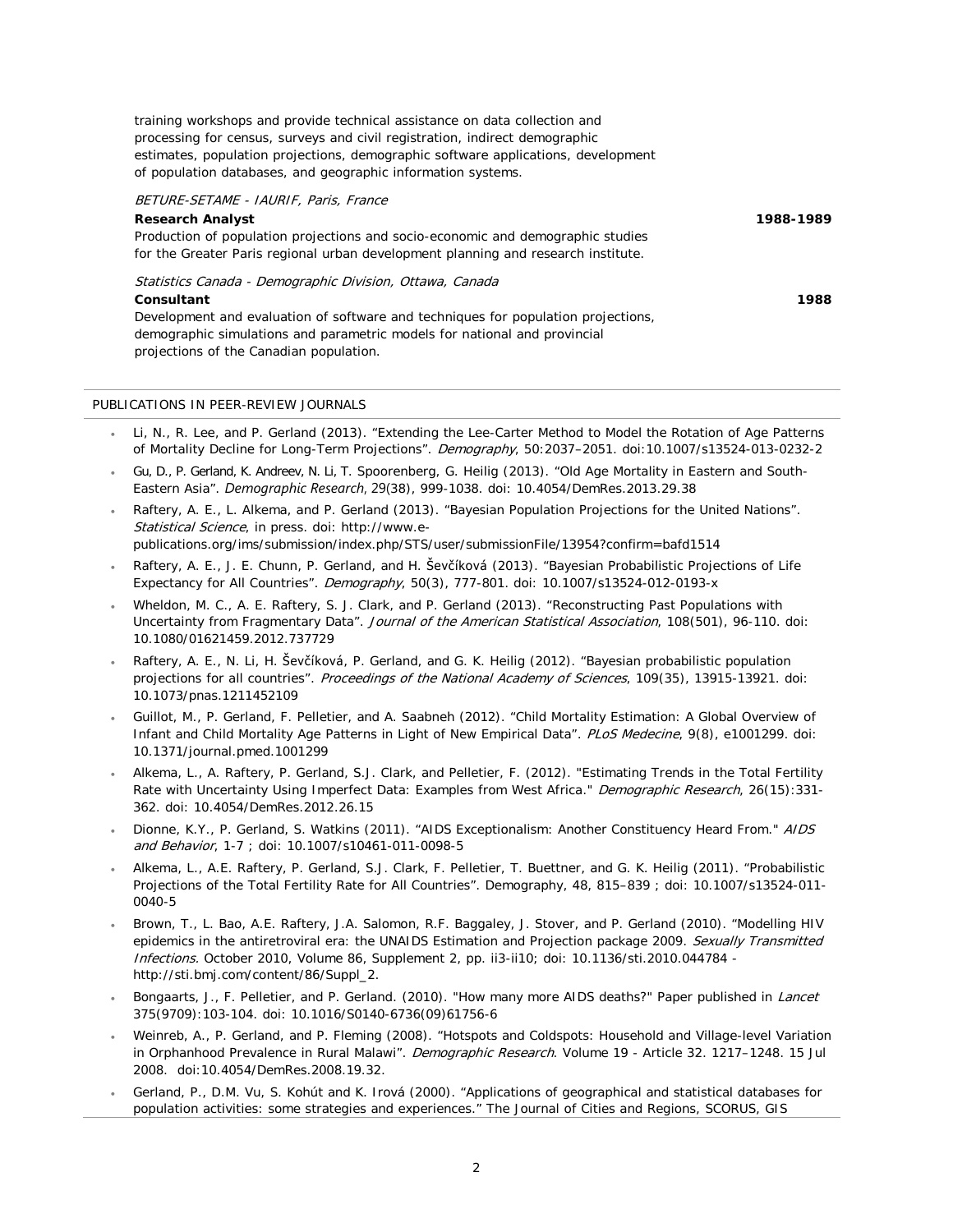special - November 2000. ISSN 1568-167X. pp. 63-75.

#### BOOK CHAPTERS

- Reniers, G., B. Masquelier, P. Gerland (2011). "Chapter 24: Adult mortality trends in Africa". Book chapter prepared for the International Handbook of Adult Mortality, Richard G. Rogers and Eileen M. Crimmins (eds.), Springer. - PWP-OPR-2010-002 (http://papers.ccpr.ucla.edu/download.php?paper=PWP-OPR-2010-002)
- Bongaarts, J. , F. Pelletier, and P. Gerland (2011). "Chapter 7: Global Trends in AIDS Mortality". Book chapter prepared for the *International Handbook of Adult Mortality*, Richard G. Rogers and Eileen M. Crimmins (eds.), Springer. 2011. – Presented as paper at the Population Association of America 2010 Annual Meeting - 15-17 April 2010, Dallas, Texas. - <http://paa2010.princeton.edu/download.aspx?submissionId=100600>

# CONFERENCE PAPERS

- Sevcikova, H., Raftery, A. R., & Gerland, P. (2013). *Bayesian probabilistic population projections: do it yourself.* Paper presented at the Joint Eurostat/UNECE Work Session on Demographic Projections, Rome, Italy. http://www.unece.org/fileadmin/DAM/stats/documents/ece/ces/ge.11/2013/WP\_13.2.pdf
- Gerland, P., T. Spoorenberg, J. Bravo, P. Lattes, C. Sawyer, V. Kantorova, M. S. Lai (2013). "Uses of Census Microdata by the United Nations Population Division". Paper presented at the KOSTAT pre-event to the XXVII IUSSP International Population Conference on "Using Census Micro-data for Demographic Research" (Aug 23-25, 2013), Busan, Republic of Korea.
- Li, N., and P. Gerland (2013). "Using census data to estimate old-age mortality for developing countries". Paper presented at the XXVII IUSSP International Population Conference, Busan, Republic of Korea. http://www.iussp.org/sites/default/files/event\_call\_for\_papers/Li-Gerland\_2013\_IUSSP-Using%20census%20data%20to%20estimate%20old-age%20mortality%20for%20developing%20countries.pdf
- Gu, D., P. Gerland, K. Andreev, N. Li, T. Spoorenberg, G. Heilig (2013). "Growth Patterns of World's Cities Since 1950". Paper presented at the XXVII IUSSP International Population Conference, Busan, Republic of Korea. http://www.iussp.org/en/event/17/programme/paper/3200.
- Gu, D., P. Gerland, K. Andreev, N. Li, T. Spoorenberg, G. Heilig (2013). "Old Age Mortality in Eastern and South-Eastern Asia". Paper presented at the XXVII IUSSP International Population Conference, Busan, Republic of Korea. http://www.iussp.org/sites/default/files/event\_call\_for\_papers/Gu%20et%20al2013\_IUSSP\_Old%20Age%20Mortality\_Abstract.pd f
- Wheldon, M. C., A. E. Raftery, S. Clark, P. Gerland (2013). "Bayesian Reconstruction of Past Populations and Vital Rates by Age for Developing and Developed Countries". Paper presented at the XXVII IUSSP International Population Conference, Busan, Republic of Korea. http://www.iussp.org/sites/default/files/event\_call\_for\_papers/BayesianReconstruction\_IUSSP2013.pdf
- Alkema, L., A. E. Raftery, P. Gerland (2013). "Ultimate fertility levels: a modified projection method for low fertility countries". Paper presented at the XXVII IUSSP International Population Conference, Busan, Republic of Korea. http://www.iussp.org/sites/default/files/event\_call\_for\_papers/Busan2013\_TFasymptote.pdf
- Spoorenberg, T., P. Gerland (2013). "Fertility Transition Across Asia". Paper presented at the XXVII IUSSP International Population Conference, Busan, Republic of Korea.
- Gerland, P. (2013). "UN Population Division's Methodology in Preparing Base Population for Projections: case study for India". Paper presented at the JYP Comparative Asia Research Centre, NUS Global Asia Institute Conference on "40 per cent of the world: population change, human capital and development in China, India and Indonesia" – 22-24 May 2013, Singapore.
- Gu, D., P. Gerland, K. Andreev, N. Li, T. Spoorenberg, and G.K. Heilig (2013). "Global Distribution and Risks of Exposures of World's Cities to Natural Hazards, Air Pollution and Climate Change". Paper presented at the Annual Meeting of the Population Association of America - 11-13 April 2013, New Orleans, LA. http://paa2013.princeton.edu/papers/130456
- Gu, D., P. Gerland, K. Andreev, N. Li, T. Spoorenberg, and G.K. Heilig (2013). "Old Age Mortality in Eastern and South-Eastern Asia". Paper presented at the Annual Meeting of the Population Association of America - 11-13 April 2013, New Orleans, LA. http://paa2013.princeton.edu/abstracts/130455
- Wheldon, M. C., A. E. Raftery, S.J. Clark, and P. Gerland (2013). Bayesian Reconstruction of Past Populations and Vital Rates by Age for Developing and Developed Countries. Paper presented at the Annual Meeting of the Population Association of America – 11-13 April 2013, New Orleans, LA. http://paa2013.princeton.edu/papers/130303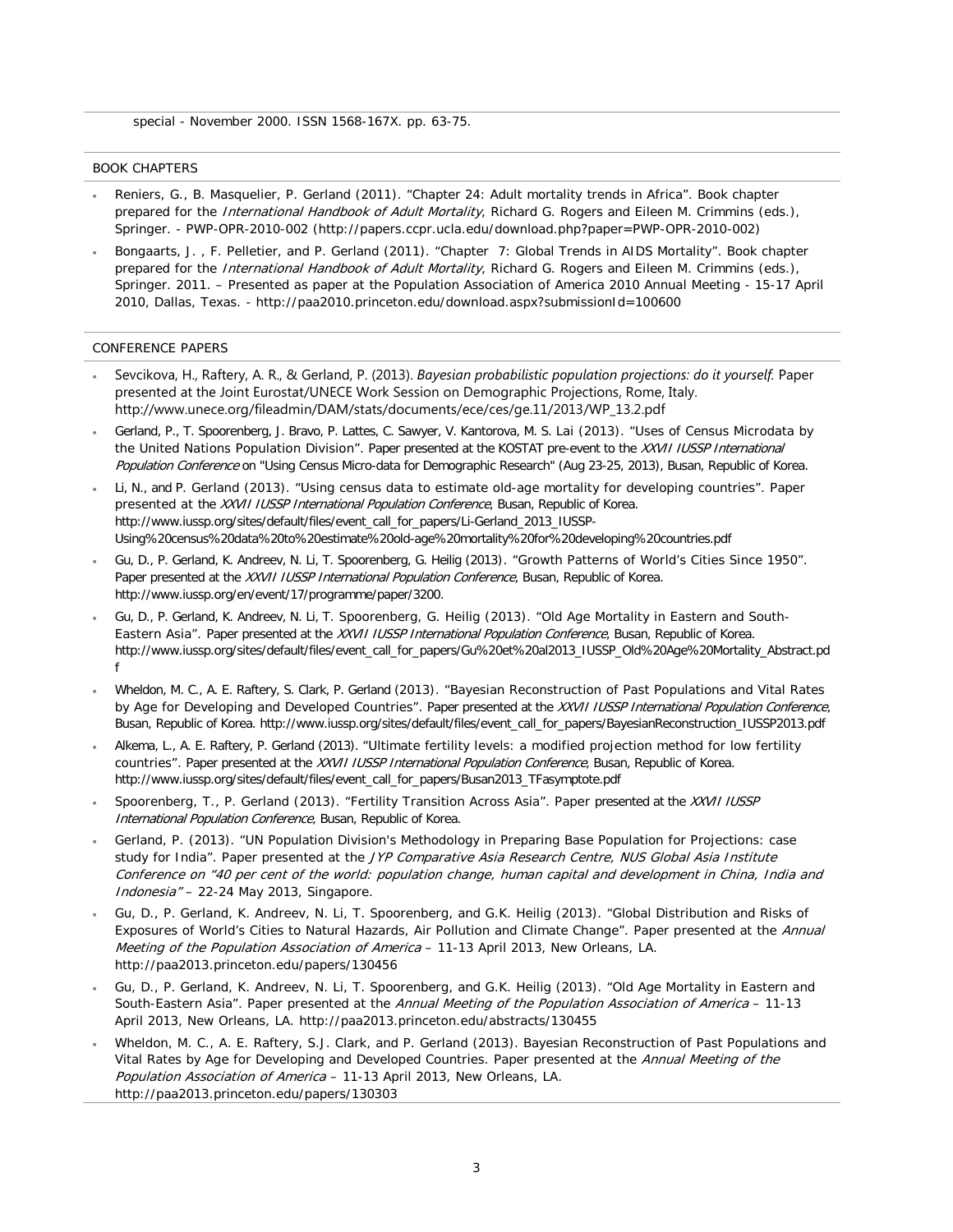- Raftery, A.E., N. Lalic, and P. Gerland (2012). "Joint Probabilistic Projection of Female and Male Life Expectancy". Paper presented at the Annual Meeting of the Population Association of America, - 3-5 May 2012, San Francisco, CA. - http://paa2012.princeton.edu/download.aspx?submissionId=120140
- Wheldon, M.C., A.E. Raftery, S.J. Clark, and P. Gerland (2012). ["Reconstructing Population Dynamics of the](javascript:%20void%20viewAbstract(120146))  [Recent Past, with Uncertainty, from Fragmentary Data"](javascript:%20void%20viewAbstract(120146)) - Paper presented at the Annual Meeting of the Population Association of America, - 3-5 May 2012, San Francisco, CA. <http://paa2012.princeton.edu/download.aspx?submissionId=120146>
- Ye, L., P. Gerland, T. Spoorenberg, K. Vladimira, and K. Andreev (2011). "Graduation methods to derive agespecific fertility rates from abridged data: a comparison of 10 methods using HFD data." Paper presented at the First Human Fertility Database Symposium. Rostock, Germany. http://www.humanfertility.org/Docs/Symposium/Liu-Gerland%20et%20al.pdf
- Gu, D., N. Li, P. Gerland, K. Andreev, T. Spoorenberg, J. Zhou, C.S. Yamarthy, and G.K. Heilig (2011). Growth Pattern of China's Cities Since 1950. Paper presented at the *IUSSP seminar on Internal Migration and Urbanization* and Their Socioeconomic Impacts in Developing Countries: Challenges and Policy Responses in Fuzhou, China. October 2011. http://www.iussp.org/members/restricted/publications/Fuzhou11/programme11.php
- Li, N and P. Gerland (2011). Modifying the Lee-Carter method to project mortality changes up to 2100, presented at the Annual Meeting of the Population Association of America, - 21 March-2 April 2011, Washington DC.
- Heilig, G.K., T. Buettner, N. Li, P. Gerland, L. Alkema, J. Chunn, A.E. Raftery (2010). "A stochastic version of the United Nations World Population Prospects: methodological improvements by using Bayesian fertility and mortality projections". - Paper presented at the United Nations Statistical Commission and Economic Commission for Europe. Statistical Office of the European Union (Eurostat). Conference of European Statisticians. Joint Eurostat/UNECE Work Session on Demographic Projections. 28-30 April 2010, Lisbon, Portugal. Item 6 – Forecasting demographic components: fertility. <http://www.unece.org/stats/documents/ece/ces/ge.11/2010/wp.14.e.pdf>
- Bongaarts, J., F. Pelletier and P. Gerland (2010). "Global Trends in AIDS Mortality". Paper presented at the Population Association of America 2010 Annual Meeting - 15-17 April 2010, Dallas, Texas. <http://paa2010.princeton.edu/download.aspx?submissionId=100600> and Population Council Poverty, Gender, and Youth Working Paper 2009/16 http://www.popcouncil.org/pdfs/wp/pgy/016.pdf
- Wheldon, M.C., A.E. Raftery, S.J. Clark, and P. Gerland (2010). "A Bayesian Model for Estimating Population Size and Demographic Parameters with Uncertainty" - Paper presented at the Population Association of America 2010 Annual Meeting - 15-17 April 2010, Dallas, Texas. <http://paa2010.princeton.edu/download.aspx?submissionId=100654>
- Chunn, J.L., A.E. Raftery, and P. Gerland (2010). "Bayesian Probabilistic Projections of Mortality". Paper presented at the Population Association of America 2010 Annual Meeting. Dallas, TX. 15-17 April 2010. <http://paa2010.princeton.edu/download.aspx?submissionId=101753>
- Alkema, L., A.E. Raftery, P. Gerland, S.J. Clark, F. Pelletier, (2009). "Probabilistic projections of the total fertility rate"- Paper presented at the XXVI IUSSP International Population Conference - 27-2 Oct. 2009, Marrakech, Morocco. -http://iussp2009.princeton.edu/download.aspx?submissionId=93084
- Alkema, L., A.E. Raftery, P. Gerland, S.J. Clark, F. Pelletier (2009). "Estimating the total fertility rate in developing countries". Paper presented at the XXVI IUSSP International Population Conference - 27-2 Oct. 2009, Marrakech, Morocco. - http://iussp2009.princeton.edu/download.aspx?submissionId=93032
- Li, N, and P. Gerland (2009). "Modelling and projecting the postponement of childbearing in low-fertility countries". Paper presented at the XXVI IUSSP International Population Conference - 27-2 Oct. 2009, Marrakech, Morocco. - http://iussp2009.princeton.edu/download.aspx?submissionId=90315
- Heilig, G.K., P. Gerland, N. Li, V. Kantorova, P. Lattes, T. Gjaltema (2009). "The 2008 Revision of the United Nations World Population Prospects: Challenges in Estimating and Projecting the World's Population". Paper presented at the XXVI IUSSP International Population Conference - 27-2 Oct. 2009, Marrakech, Morocco. <http://iussp2009.princeton.edu/download.aspx?submissionId=90664>
- Alkema, L., A.E. Raftery, P. Gerland, S.J. Clark, F. Pelletier (2009). "Estimating the Total Fertility Rate from Multiple Imperfect Data Sources and Assessing Its Uncertainty". Paper presented at the Population Association of America 2009 Annual Meeting. Detroit, MI – 30 April – 2 May 2009. http://paa2009.princeton.edu/download.aspx?submissionId=91663
- Alkema, L., A.E. Raftery, P. Gerland, S.J. Clark, P. Pelletier (2008). "Assessing Uncertainty in Fertility Estimates and Projections". Paper presented at the *Population Association of America 2008 Annual Meeting*. New Orleans,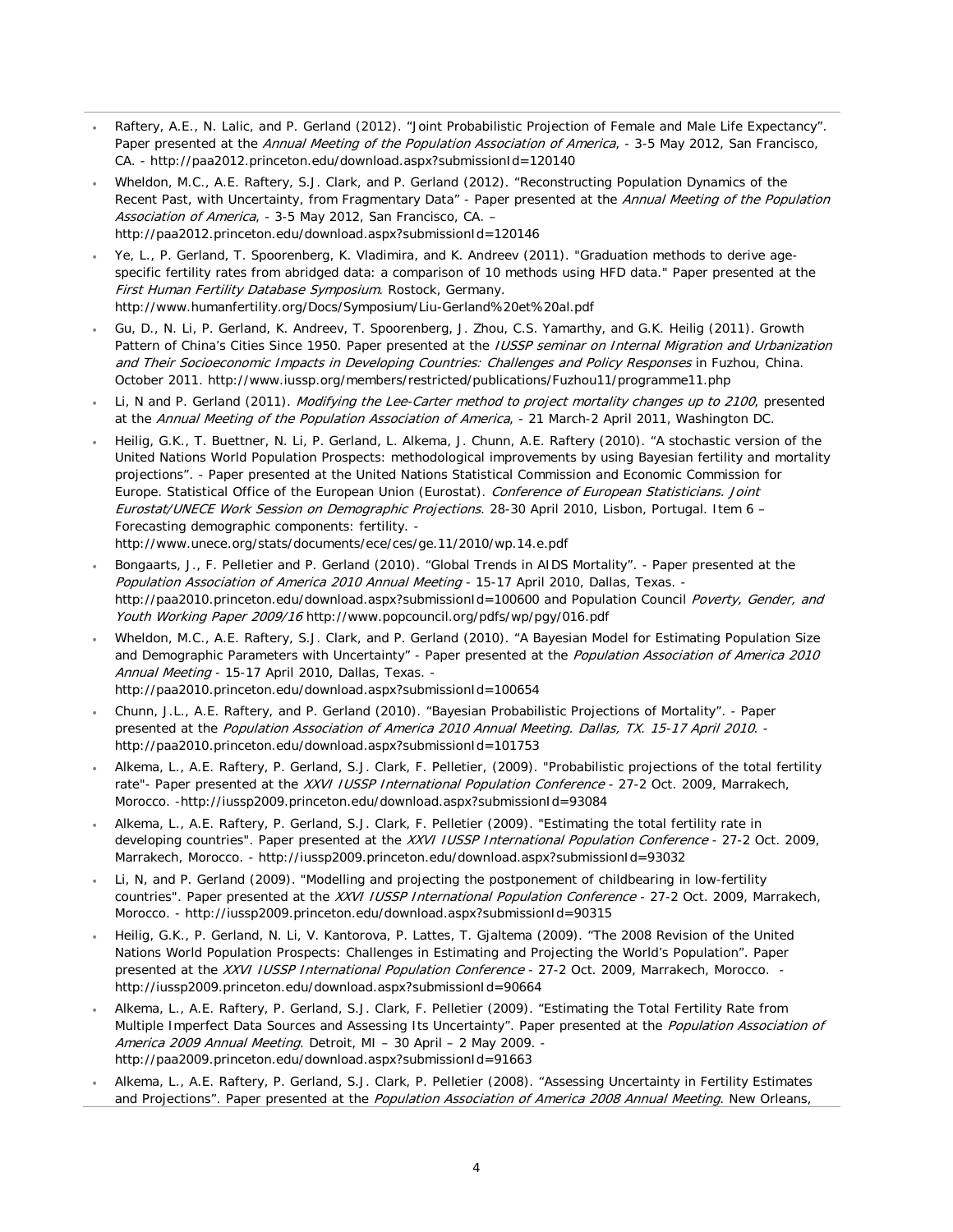LO - 17-19 April 2008. - http://paa2008.princeton.edu/download.aspx?submissionId=80115

- Gerland, P., J. Kaphuka, G. Mandere, H. Misiri, P. Fleming (2007). "Adult Mortality Estimations from Cohort and Census/Survey data: a comparison of direct and indirect methods in rural Malawi". Paper presented at the UAPS 5th African Population Conference (Arusha, Tanzania). http://uaps2007.princeton.edu/download.aspx?submissionId=70706
- Gerland, P., F. Pelletier and T. Buettner (2006). "Levels and Trends in Adult Background Mortality in Sub-Saharan Africa" - Paper presented at the 2006 Annual Meeting of the Population Association of America, Los Angeles.
- Weinreb, A., P. Gerland, and P. Fleming (2006). "HIV prevalence and orphan household distribution in a rural Malawi district" - Paper presented at the 2006 Annual Meeting of the Population Association of America, Los Angeles.
- Gerland, P. (2005). "Modeling gains in life expectancy by sex in 228 countries from 1950 to 2050 in the 2004 Revision of the United Nations World Population Prospects". Paper presented at the *Joint EuroStat-UNECE Works* Session on Demographic Projections, Vienna.
- Gerland, P. and P. Fleming (2004). "HIV Prevalence and Orphan Household Distribution in Rural Malawi". Paper presented at the 2004 ESRI International Health GIS Conference, Washington.
- Gerland, P. (2004). ["Do Social Interactions Affect Individual HIV/AIDS Attitudes and Prevention Strategies in](http://paa2004.princeton.edu/abstractViewer.asp?submissionId=41794)  [Rural Malawi?"](http://paa2004.princeton.edu/abstractViewer.asp?submissionId=41794). Paper presented at the 2004 Annual Meeting of the Population Association of America, Boston (MA, USA). - http://paa2004.princeton.edu/download.asp?submissionId=41794
- Gerland, P. (2001). "Impact of the AIDS epidemic on orphanhood and family structure in the Sub-Saharan context." Paper presented at 2001 Annual Meeting of the Population of America, Washington.
- Gerland, P. and R. Ulrich (2001). "Dynamics of Change in HIV Prevalence among Pregnant Women in Sub-Saharan Africa." Paper presented at 2001 Annual Meeting of the Population of America, Washington.
- Gerland, P. and D.M. Vu (1999). "Software Development and Recent Technological Innovations for Geographical and Statistical Applications for Population Activities." Paper presented at the First International Health Geographics Conference - Mapping Health into the Future organized by The Johns Hopkins University School of Public Health. Baltimore, Maryland, 16-18 October 1998. 25 pages. Proceedings published in The Infectious Disease Review (Supplement No. 2. January 1999).
- Gerland, P. (1996). "Socio-economic data and geographic information systems: sources, scope, indicators and issues." Paper presented at the Arendal III Workshop on Use of GIS in Agricultural Research (UNEP/CGIAR Cooperation). UNEP/GRID Arendal (Norway), 17-20 June, 1996. 28 pages.
- Gerland, P. and D.-E. Benzine (1995). "Accessing and Using the Internet." Paper presented at the UNFPA / UNDESIPA TSS/CST Workshop on Data Collection, Processing, Dissemination and Utilization. New York, 15-20 May 1995. 126 pages.
- Gerland, P., D. M. Vu and D. Castillo (1994). "PopMap a step toward better utilization and dissemination of population data. Case Study of a National Census Atlas." Paper presented at the Statistical Commission and Economic Commission for Europe, Conference of European Statisticians (Work Session on Geographical Information Systems). Voorburg, The Netherlands, Sept. 1994. 8 pages.
- Gerland, P. (1992). "Software Development: Past, Present and Future Trends and Tools." Paper presented at the IUSSP Expert Meeting on Demographic Software and Micro-computing, Strategies for the Future, The Hague, June 1992. 30 pages. Proceedings published by the International Union for the Scientific Study of Population, Liège. 1993, 2 vol.
- Gerland, P., M. Pageau and N. McGirr (1992). "Data processing strategies: hardware and software for form design, data entry, editing and tabulation." Paper presented at the IUSSP Expert Meeting on Demographic Software Development, The Hague, June 1992. 11 pages. Proceedings published by the International Union for the Scientific Study of Population, Liège. 2 vol.
- Gerland, P. (1987). "UCHRONIE: a use of Lotus 123 Spreadsheet for Annual Demographic Projections" "UCHRONIE: Une utilisation du Tableur Lotus 123 pour des perspectives démographiques annuelles" in INED - CNRS - Instituts de Démographie, 1987. Les Projections Démographiques, Actes du VIIIe Colloque national de Démographie (Grenoble, 5-7 Mai 1987), Paris, P.U.F., Travaux et Documents: n° 122, Tome II, 1988; pp 235-239.

# REPORTS AND WORKING PAPERS

• Wheldon, M.C., A. E. Raftery, S. J. Clark, P. Gerland (2011). "Bayesian Reconstruction of Two-Sex Populations by Age: Estimating Sex Ratios at Birth and Sex Ratios of Mortality". Working Paper no. 138. Center for Statistics and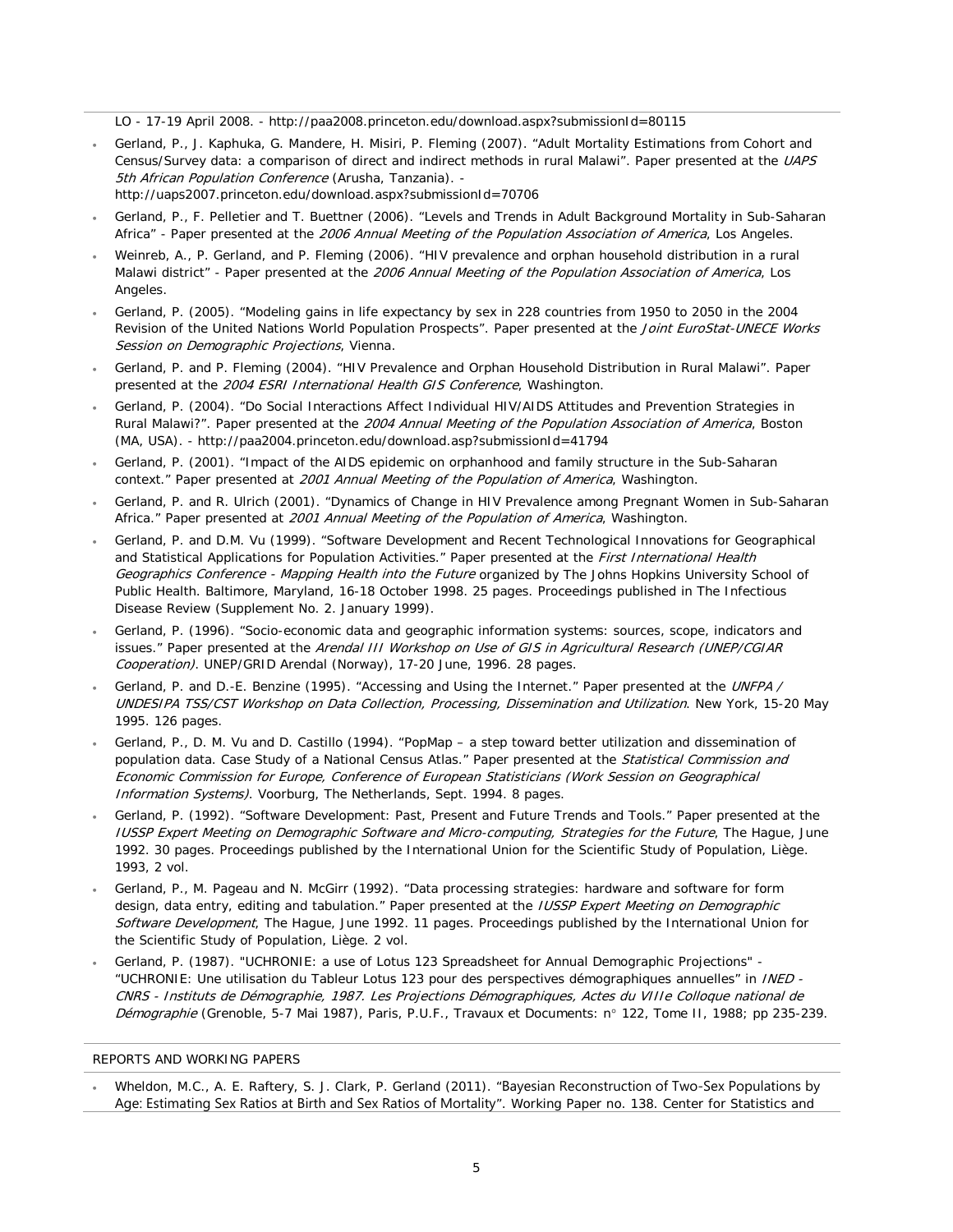the Social Sciences. University of Washington. Dec. 2013 - <http://www.csss.washington.edu/Papers/wp138.pdf> and http://arxiv.org/abs/1312.4594

- Wheldon, M.C., A. E. Raftery, S. J. Clark, P. Gerland (2011). "Estimating Demographic Parameters with Uncertainty from Fragmentary Data". Working Paper no. 108. Center for Statistics and the Social Sciences. University of Washington. 1 march, 2011 - http://www.csss.washington.edu/Papers/wp108.pdf
- Dionne, K.Y., P. Gerland, S. Watkins (2010). "AIDS Exceptionalism: The View From Below". Univ. of California, Los Angeles - California Center for Population Research Working Paper (PWP-CCPR-2009-046) <http://papers.ccpr.ucla.edu/download.php?paper=PWP-CCPR-2009-046>
- Chunn, J.L., A.E. Raftery, and P. Gerland (2010). "Bayesian Probabilistic Projections of Life Expectancy for All Countries". Working Paper no. 105. Center for Statistics and the Social Sciences. University of Washington. October 28, 2010 - http://www.csss.washington.edu/Papers/wp105.pdf
- Alkema, L., A.E. Raftery, P. Gerland, S.J. Clark, F. Pelletier, T. Buettner (2010). "Probabilistic Projections of the Total Fertility Rate for All Countries". Working Paper no. 97. Center for Statistics and the Social Sciences. University of Washington. January 28, 2010 - <http://www.csss.washington.edu/Papers/wp97.pdf>
- Raftery, A.E., L. Buettner, P. Gerland, S.J. Clark, F. Pelletier, T. Buettner, G.K. Heilig, N. Li, H. Sevcikova (2009). "White Paper: Probabilistic Projections of the Total Fertility Rate for All Countries for the 2010 World Population Prospects". UN/POP/EGM-FERT/2009/16. Paper presented at the Expert Group Meeting on Recent and Future Trends in Fertility. New York, 2-4 December 2009 held by the United Nations, Department of Economic and Social Affairs, Population Division. - http://www.un.org/esa/population/meetings/EGM-Fertility2009/P16\_Raftery.pdf
- Gerland, P. (2000). United Nations Demographic Yearbook: Historical Supplement. 1st issue, DYB-CD, data from 1948 to 1997, New York, March 2000. Prepared for the United Nations Statistics Division, DESA. Document ST/ESA/STAT/SER.R/CD/28. ISBN 92-1-151335-9 and ISSN 1020-7953.
- Gerland, P., D.M. Vu and D. Castillo (1998). Users Guides for PopMap for Windows Integrated Software Package for Geographical Information, Maps and Graphics Database and MapScan for Windows - Software Package for Automatic Map Data Entry. United Nations Statistics Division. New York.

## CONFERENCE POSTERS AND PRESENTATIONS

- Andreev, K., D. Gu, and P. Gerland (2013). "Patterns of Mortality Improvement by Level of Life Expectancy at Birth". Poster presented at the Annual Meeting of the Population Association of America, New Orleans, LA. http://paa2013.princeton.edu/papers/132554
- Alkema, L., A. Raftery, and P. Gerland (2013). "Ultimate Fertility Levels: A Modified Projection Method for Low Fertility Countries". Poster presented at the Annual Meeting of the Population Association of America, New Orleans, LA. http://paa2013.princeton.edu/papers/130805
- Alkema, L., J.L. Chunn, P. Gerland, D. Gu, and G.K. Heilig (2012). "Bayesian Population Projections for Every City in the World." Poster presented in Annual Meeting of the Population Association of America. San Francisco, CA: Population Association of America. http://paa2012.princeton.edu/download.aspx?submissionId=121511
- Gu, D., P. Gerland, K.F. Andreev, N. Li, T. Spoorenberg, C.S. Yamarthy, and G.K. Heilig (2012). "Patterns of Growth and Distributions of World's Cities: 1950-2025." Poster presented in Annual Meeting of the Population Association of America. San Francisco, CA: Population Association of America. http://paa2012.princeton.edu/download.aspx?submissionId=122165
- Alkema, L., P. Gerland, and T. Buettner (2011). "Probabilistic Projections of Urbanization for All Countries." Poster presented in Annual Meeting of the Population Association of America. Washington, DC: Population Association of America. - http://paa2011.princeton.edu/download.aspx?submissionId=110768
- Chunn, J.L., A.E. Raftery, P. Gerland (2009). "Bayesian Probabilistic Projections of Mortality". Poster presented at the Population Association of America 2009 Annual Meeting. Detroit, MI - 30 April - 2 May 2009. http://paa2009.princeton.edu/download.aspx?submissionId=90851
- Dionne, K.Y., P. Gerland, and S. Watkins (2009). "AIDS Exceptionalism: The View From Below". Poster presented at the Population Association of America 2009 Annual Meeting. Detroit, MI – 30 April – 2 May 2009. http://paa2009.princeton.edu/download.aspx?submissionId=91912
- Gerland, P. (2008). "Incorporating changing Urban-Rural population ratio in EPP (June 2006) using WUP 2007 Revision". Presentation at the meeting of the UNAIDS/WHO Reference Group on Estimates, Modelling and Projection. Imperial College, London, U.K. (28-29 Feb 2008).
- Gerland, P. and S. Watkins (2007) "Daily Conversation Logs and Diaries in Rural Malawi: New Insights about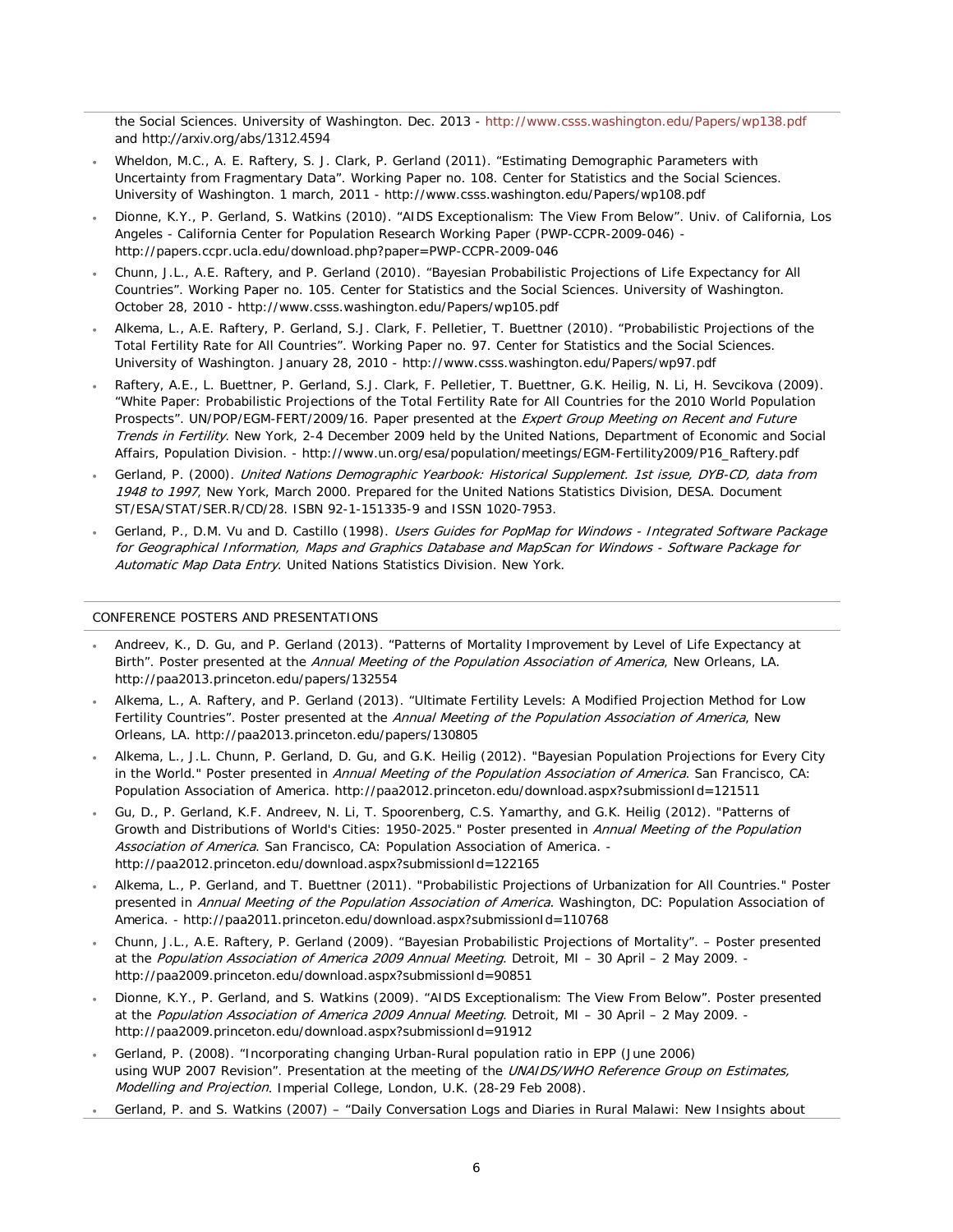Topics and Patterns of Social Interactions in Ethnographic Journals 1999-2005" - Poster presented at the 2007 Annual Meeting of the Population Association of America, New York and International Sunbelt Social Network Conference (INSNA – Sunbelt XXVII) – Corfu.

• Gerland, P. (2005). ["From Divergence to Convergence in Sex Differentials in Adult Mortality in Developed](http://paa2005.princeton.edu/abstractViewer.aspx?submissionId=50501)  [Countries"](http://paa2005.princeton.edu/abstractViewer.aspx?submissionId=50501) – Poster presented at the 2005 Annual Meeting of the Population Association of America, Philadelphia (http://paa2005.princeton.edu/download.aspx?submissionId=50501) and at the 2005 International Union for the Scientific Study of Population, Tours (http://iussp2005.princeton.edu/download.aspx?submissionId=52475).

# LECTURES – SEMINARS

"Probabilistic Projections of the Total Fertility Rate for All Countries: an introduction to the new 2010 UN fertility projection model" - [http://esa.un.org/unpd/wpp/Documentation/pdf/Gerland-Alkema\\_2011\\_ALAP-Rio\\_TFR](http://esa.un.org/unpd/wpp/Documentation/pdf/Gerland-Alkema_2011_ALAP-Rio_TFR-projection-model.pdf)[projection-model.pdf](http://esa.un.org/unpd/wpp/Documentation/pdf/Gerland-Alkema_2011_ALAP-Rio_TFR-projection-model.pdf)

"Lessons learned and applications of the 2010 UN fertility projection methodology" [http://esa.un.org/unpd/wpp/Documentation/pdf/Gerland\\_2011\\_ALAP-Rio\\_Application-UN-projection-model.pdf](http://esa.un.org/unpd/wpp/Documentation/pdf/Gerland_2011_ALAP-Rio_Application-UN-projection-model.pdf)

• International seminar on Population Estimates and Projections: methodologies, innovations and estimation of target population applied to public policies (Session 1: Innovations in the Population Projections at the UN Population Division: Methods, advances and challenges) organized by the Latin American Population Association (ALAP) - Research Network on Population Estimates and Projections, and the National School of Statistics (ENCE) of the Brazilian Institute of Geography and Statistics (IBGE), Rio de Janeiro (Brazil), 9 -11 November 2011).

"Issues, challenges and findings in reconstructing mortality patterns by age and sex for five South-Asian countries since 1950: India, Bangladesh, Pakistan, Sri Lanka and Maldives" [http://esa.un.org/unpd/wpp/ppt/Gerland/Gerland\\_20110916\\_CGHR.pdf](http://esa.un.org/unpd/wpp/ppt/Gerland/Gerland_20110916_CGHR.pdf)

• Center for Global Health Research, Li Ka Shing Knowledge Institute, St. Michael's Hospital (Toronto, ON, Canada). CGHR seminar (September 16, 2011)

"Issues, models and assumptions in projecting 230 countries/areas: insights from the UN World Population Prospects"

- Princeton University. Office of Population Research (Princeton, NJ). ECO 572/SOC 532 Research Methods in Demography (April 21, 2010)
- University of Washington. Center for Statistics and the Social Sciences (Seattle, WA). PPgp Seminar (May 21, 2009)
- Harvard School of Public Health. Department of Global Health and Population (Boston, MA). Intro to Demo Methods (Dec. 8, 2008)

"International forensic population estimations: challenges and analytical strategies to reconstruct national demographic trends and levels since 1950 for 230 countries/areas"

- CUNY Graduate Center (New York, NY). CUNY Institute for Demographic Research (CIDR). 2010-11 seminar in Health, Labor and Demography series (February 19th, 2010)
- University of Washington. Center for Studies in Demography and Ecology (Seattle, WA). CSDE Seminar (May 22, 2009)
- Harvard School of Public Health, Dept of Global Health and Population (Boston, MA). Seminar (Dec. 8, 2008)

"Estimation of robust demographic time-series with noisy data for developing countries: selected cases studies from Africa and Asia"

• University of Washington. Center for Statistics and the Social Sciences (Seattle, WA). CSSS Seminar (May 20, 2009)

## PH.D. DISSERTATION COMMITTEE MEMBER

- 2012-: Andrea Verhulst, F.R.S.-F.N.R.S. Research Fellow and PhD Student, Research Centre in Population and Societies, SSH/IACS, Collège Jacques Leclercq, Louvain-la-Neuve (Belgium)
- 2009-: Qing Li, Ph.D candidate in System Engineering, School of System and Enterprises, Stevens Institute of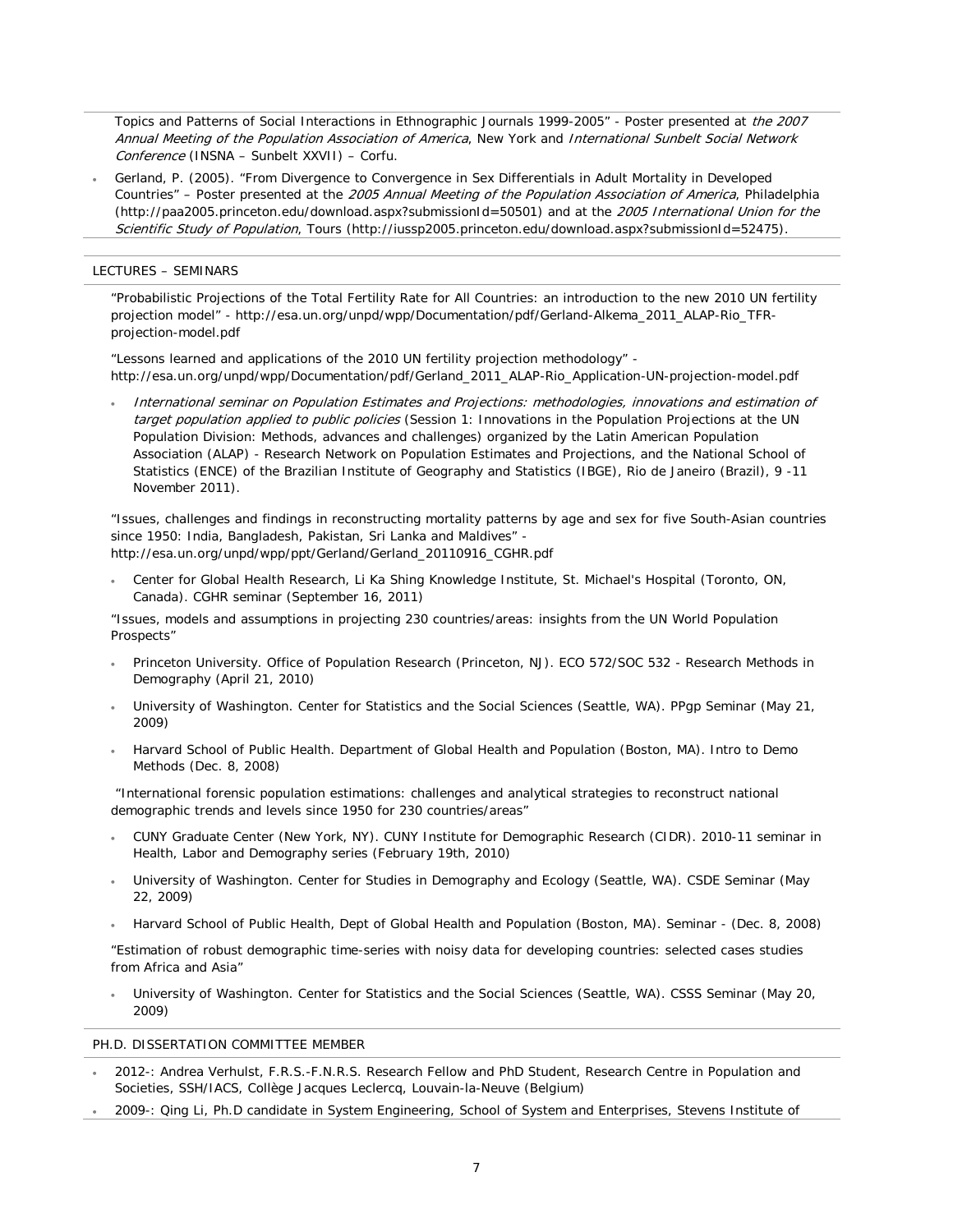Technology, Hoboken, NJ (USA)

#### UN INTERNSHIP SUPERVISION

- 2012 Thillard, Julien (Master in Demography, Institut de Demographie de l'Universite de Paris I-Pantheon-Sorbonne, France): Modeling international net migration flows - Experience and lessons learned applying Joel Cohen's gravity model to net migration flow matrices by origin-destination
- 2011 Ye, Liu (Master in Statistics, Colombia University, NY). Comparison of 10 graduation methods to derive age-specific fertility rates from abridged data using the Human Fertility Database
- 2010 Cunningham, Kevin (Master degree in applied statistics, Oxford University and Ph.D. student in political science, Trinity College Dublin, Ireland): Forecasting foreign-born age profiles using the Box-Cox Power Exponential Model
- 2010 Lee, Jeeyeon (Master in Quantitative Methods and Modeling, Baruch college, City University of New York, NY): review and analysis of national population policies and meta-analysis of post-enumeration surveys
- 2009 Ortega, Ruth Ludmilla (Master on Information Sciences, Journalism, from the University Complutense of Madrid, Spain, and doctoral research in International Relations in the Department of Sociology at Harvard University): meta-analysis and preparation of a research dataset on major events with potentially significant national demographic impacts since the 1950s (e.g., independence, major political changes, major natural disasters, major conflicts or crises, famines, etc.)
- 2009 Li, Qing (Master in Financial Engineering, Stevens Institute of Technology, NJ): research on model life tables and 2/4 parameters relational logit transformation models
- 2008 Zuo, Jiaming (Master in Mathematics, Shanghai Jiaotong University, PRC) benchmarking of three state-ofthe art transformation methods from abridged to complete life table
- 2007 Qi, Wu (Ph.D candidate in Statistics, University of South Carolina, USA): robust statistical modeling of time series of demographic rates by age and sex incorporating experts' opinion

#### TRAINING WORKSHOPS

- 2013 (21-27 July): Kabul (Afghanistan): provision of technical assistance to the Central Statistical Office (CSO) of Afghanistan and conducted a training workshop for 15 Afghan professionals on population estimates and projections for the Afghan CSO.
- 1987-1998: Conduct, organization and participation as co-lecturer in 25 training workshops sponsored by United Nations agencies in Asia and Africa (English and French-speaking countries), and ISPC/US Bureau of Census for 350 statisticians, demographers, administrators and decision-makers on microcomputer technology and software use and applications related to population activities (i.e. census and survey data entry and data processing, demographic estimations and projections, statistical databases and geographical information systems).

## REVIEWER FOR ACADEMIC JOURNALS

- African Population Studies (since 2010)
- Asian Population Studies (since 2011)
- Bulletin of the World Health Organization (since 2009)
- Demographic Research (since 2009)
- Demography (Editorial board member since 2010)
- Economic Letters (since 2013)
- eLife (2012)
- European Journal of Population (since 2009)
- Global Health Action (2013)
- International Journal of Epidemiology (since 2008)
- PLoS Medecine (since 2013)
- PLoS PLoS One (since 2011)
- Population (since 2013)